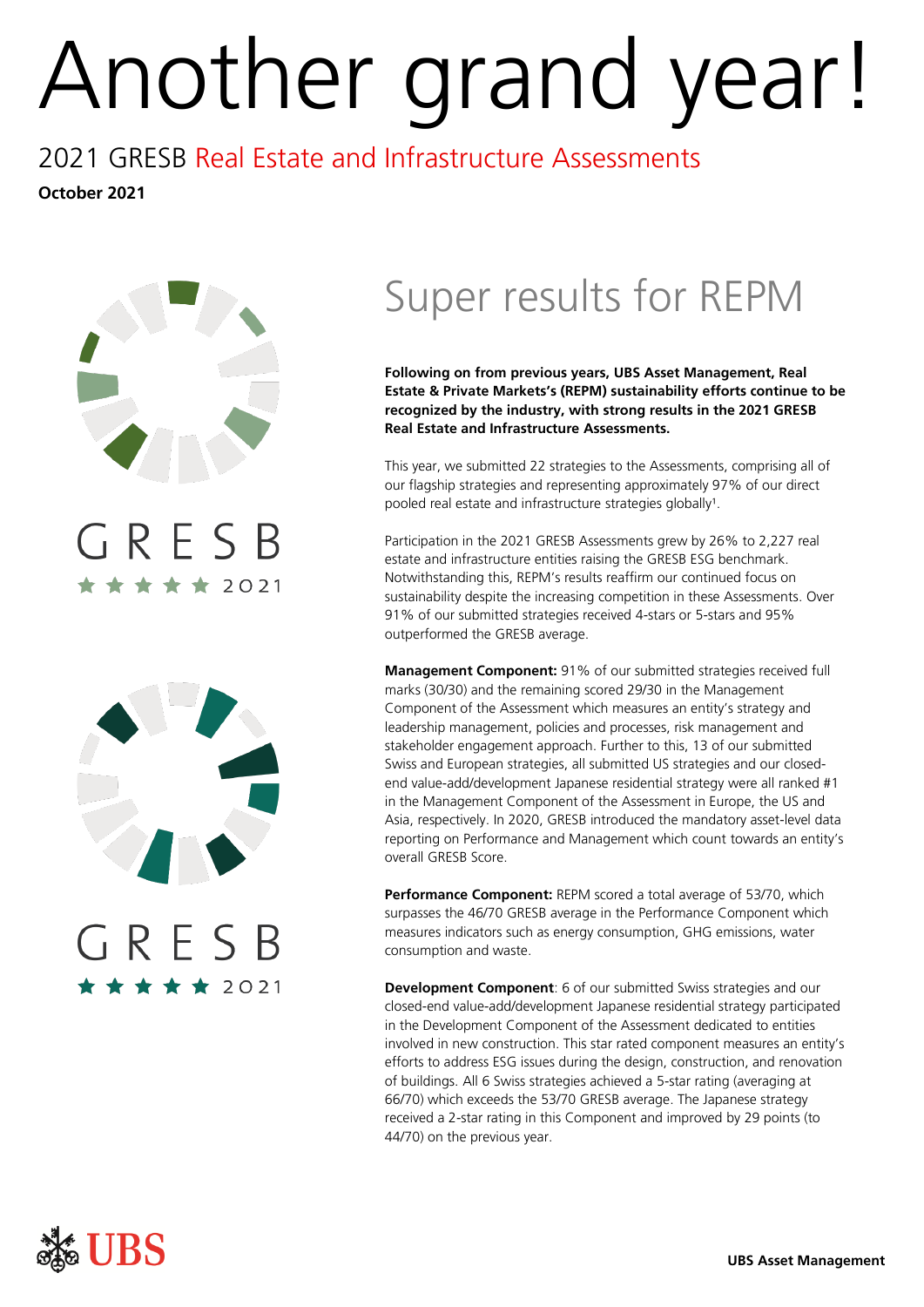



## **2021 GRESB Real Estate Assessment**

Japan: Our open-end core Japanese industrial and infrastructure, and retail and office strategies maintained their 5-star and 4-star ratings, respectively. Our closed-end valueadd/development Japanese residential strategy received 1-star in the GRESB Standing Investments. And while performance continues to be constrained by data access issues, the GRESB Score improved on the previous year by 11 points (to 54 points).

Switzerland: 7 out of 8 submitted Swiss real estate strategies maintained or improved their rankings among their Swiss peer groups. 7 out of 8 strategies received 4-star ratings, while our second open-end core Swiss residential strategy received a 3-star rating². And participating for the first time this year, our closed-end core European diversified strategy received 4-stars. Three of our Swiss strategies were awarded Sector Leader status in the Development Component of the Assessment: Our second open-end core Swiss diversified strategy received *Regional Sector Leader* status, while our first and third openend core Swiss residential strategies both received *Overall Global Sector Leader* status.

Germany: Our open-end core German logistics strategy showed excellent results by receiving a 5-star rating for the second year running. The GRESB 5-star rating recognizes entities placed in the top 20% of the universe. Furthermore, the strategy once again ranked #1 in its peer group in the Germany Industrial Tenant Controlled category. In addition, our open-end core European office strategy also sustained excellent results by receiving 5-stars for the sixth year running and ranked second in its European Office peer group.

US: Our open-end core US equity diversified strategy improved from the previous year and increased from 4-stars to 5-stars. While our open-end value-add US tactical strategy maintained its 4-star status.

UK: Our open-end core UK commercial property strategy retained its leadership position in the UK Diversified category for the fifth year running, demonstrating outstanding leadership in sustainability. The strategy maintained its 4-star status from the previous year.

## **2021 GRESB Infrastructure Assessment**

100% of REPM's submitted infrastructure strategies received 4-star or 5-star status, reflecting first or second quintile results. The Saubermacher asset held by our first closed-end global infrastructure strategy retained its #1 ranking in its peer group in Environmental Services and retained its *Overall Asset Sector Leader* Status for the fourth consecutive year, demonstrating market leading performance.

#### **Longstanding performance**

UBS-AM was an early adopter of the GRESB Assessments, contributing data since 2012. Since then, REPM's strategies have secured a total of 131 Green Star ratings and 57 five-star ratings<sup>3</sup>. Our impressive GRESB scores this year represent continued progress and indicates a strong commitment to ESG issues at the individual strategy level.

In 2020, UBS-AM received A+ scores in both Property and Infrastructure in the UN PRI Assessment for the fourth consecutive year, recognizing our commitment to sustainability at the company level.

#### **What is GRESB?**

GRESB is a third-party organization which assesses the sustainability performance of real asset sector portfolios and assets in public, private and direct sectors worldwide. It offers ESG data, Scorecards, Benchmark Reports and portfolio analysis tools. The Assessments collect information regarding the sustainability performance of companies, strategies and assets, including information on performance indicators, such as energy, GHG emissions, water and waste.

In 2021, GRESB assessed 1,520 real estate property companies, REITs, strategies and developers, 149 infrastructure strategies, and 558 infrastructure assets.

More than 140 institutional investors use GRESB data and analytical tools to engage with investment managers to enhance and protect shareholder value. GRESB Investor Members represent over USD 6.4 trillion in institutional capital.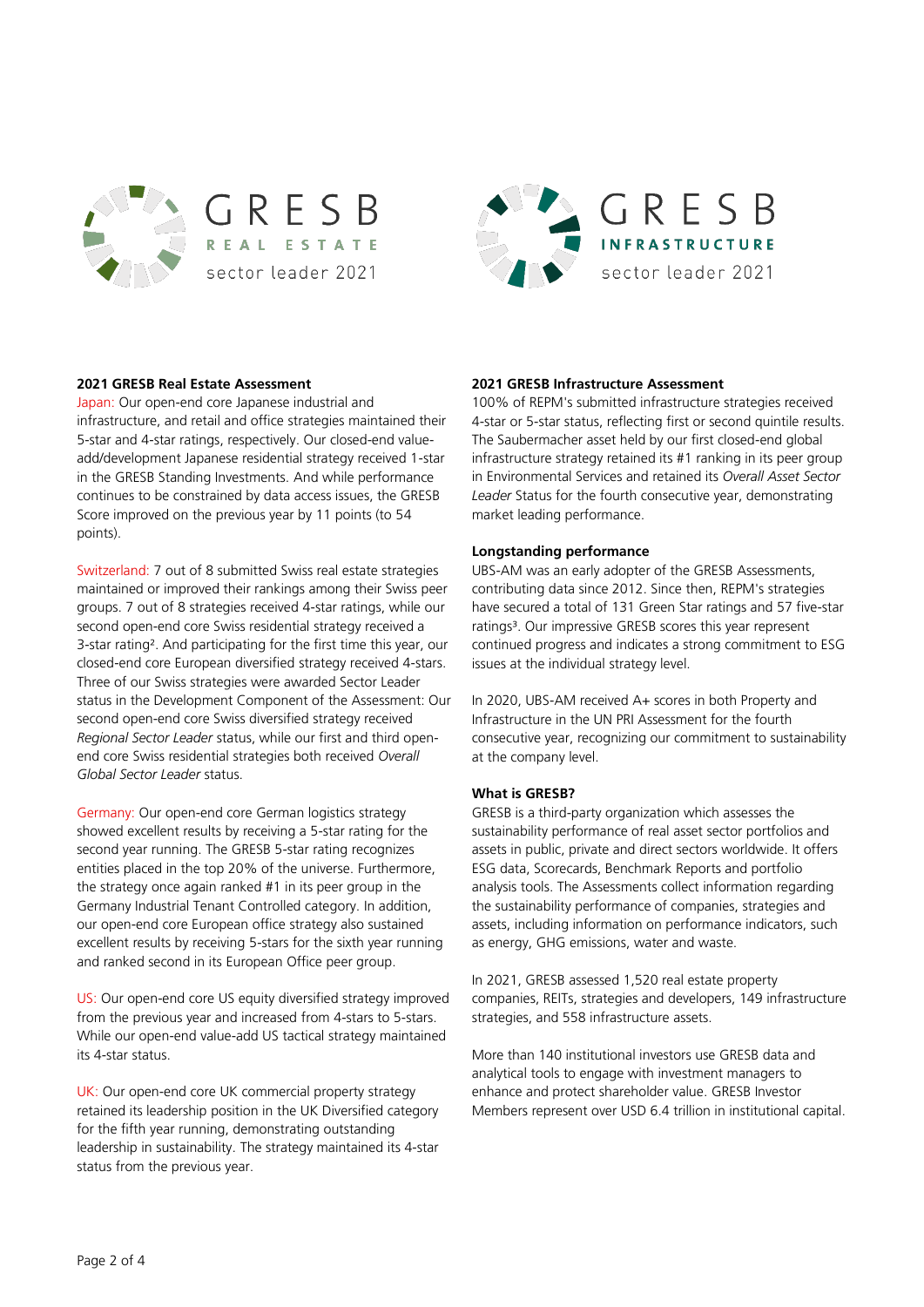## **Commenting on REPM's success, Joe Azelby, Head of REPM, said:**



"Our GRESB results are testament to our continued progress towards achieving industry leading ESG policies, practices and performance and confirms our commitment to sustainably operate the real assets in our portfolios."

Note: UBS-AM has historically submitted data for two real estate debt strategies (in the UK and US) to GRESB's Real Estate Debt Assessment, which was discontinued in 2019; **1.** Of assets under management for all strategies eligible to participate in the GRESB Assessments; Includes three submitted infrastructure strategies; **2.** Strategies subject to changes in GRESB rated property level sustainable certifications; **3.** The GRESB Rating, revised in 2016, is based on the GRESB Score and its quintile position relative to the GRESB universe. If an entity is placed in the top quintile, it will be a GRESB 5-Star rated entity; if it ranks in the bottom quintile, it will be a GRESB 1-Star rated entity. As the GRESB Rating is calculated relative to the global performance of reporting entities, it shows an entity's position on a global scale;